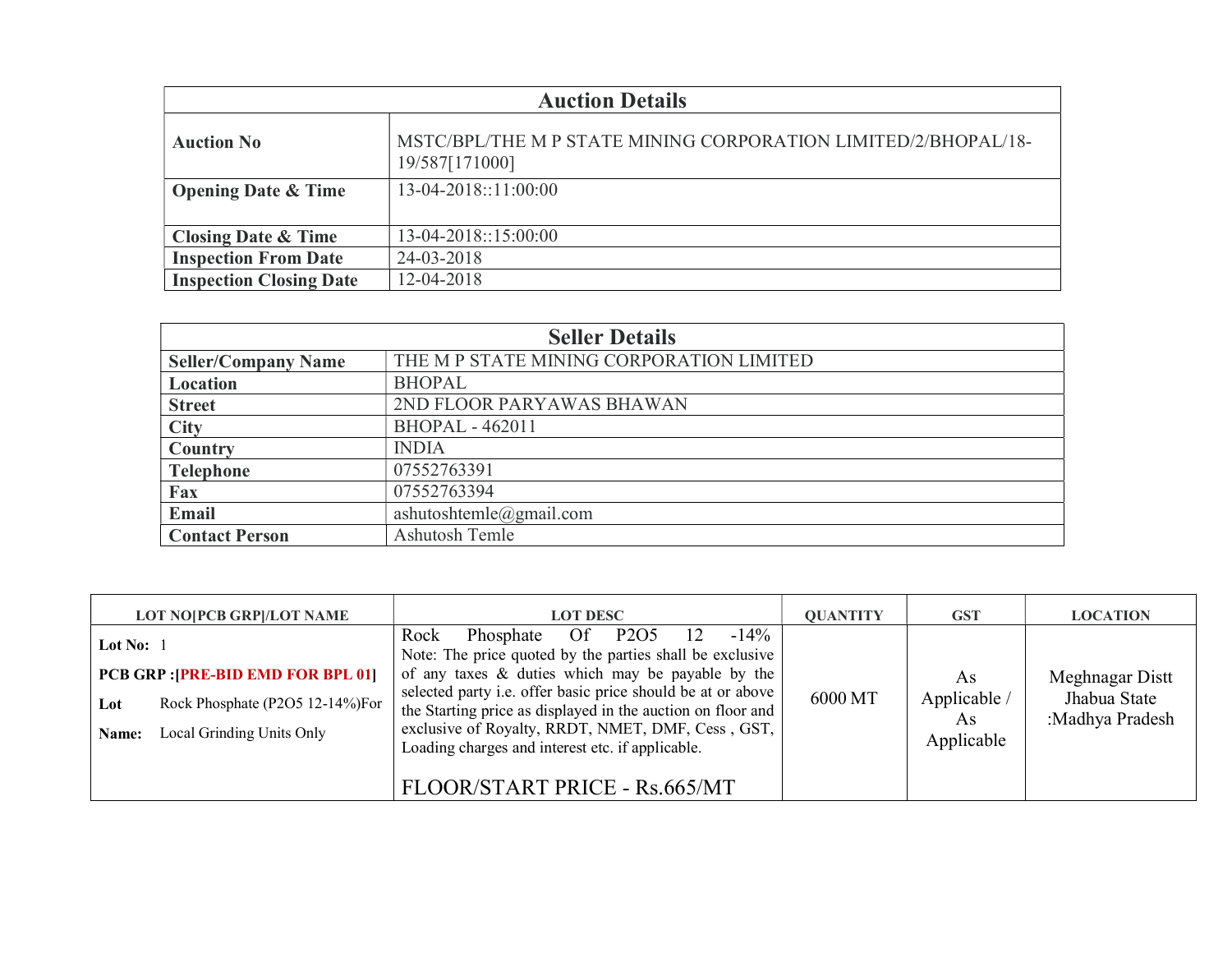**PRE-BID REQUIREMENT :-**

**(i) FOR PARTICIPATION IN THIS AUCTION BUYERS MUST SUBMIT A PRE-BID EMD @ RS. 25/- PER MT WITH MSTC THROUGH E PAYMENT GATEWAY BY RTGS/NEFT ONLY LATEST BY 11/04/2018.**

**NOTE: MINIMUM BOOKING QUANTITY FOR THIS AUCTION IS 500 MT**

**(ii) PRE-BID EMD DEPOSITED AFTER DUE DATE WILL NOT BE ACCEPTED. ONLY THOSE BUYERS WHO SUBMIT THE PRE-BID EMD WILL BE ALLOWED TO PARTICIPATE IN THIS E-AUCTION.**

**FOR PROCEDURE OF E-PAYMENT BY RTGS/NEFT :**

**e-Payment & RTGS/NEFT Payment Link available in Buyer's Login: The parties opting for this mode may please note that the transactions made through this mode will be reflected in MSTC's account in T+1 days (Transaction + 1).** 

**STEPS FOR INTERNET PAYMENT GATEWAY:-**

**STEP 1. - ENTER BUYER USER ID & PASSWORD (BUYER SHOULD ENTER THAT ID ONLY FROM WHICH THEY WILL BID IN AUCTION)**

**STEP 2. GO FOR ONLINE PAYMENT OPTION OR RTGS/NEFT OPTION (i.e. OFFLINE PAYMENT OPTION)**

**STEP 3. SELECT THE FOLLOWING OPTIONS OF PAYMENT**

**1. PRE-BID EMD**

**STEP 4. SELECT THE REGION/BRANCH OF MSTC**

**STEP 5. SELECT AUCTION NO.**

**STEP 6. SELECT LOT NO.**

**STEP 7. AMOUNT TO BE ENTERED**

**STEP 8. BUYER HAS TO FIND HIS BANK TO MAKE ONLINE PAYMENT OR SELECT "SUBMIT" BUTTON TO TAKE PRINT OUT OF THE FORM SO FILLED BY THE BUYER AND WITH THAT PRINTED FORM BUYER WILL GO TO HIS BANKER FOR MAKING PAYMENT TO MSTC** 

*(NOTE: 1) Buyers are requested to ensure the payment to MSTC from that bank only whose details are registered with MSTC,* 

*2) Form generated for making offline payment will be valid for 3 days only from the date of generation,* 

*3)Separate forms must be generated for different transactions (i.e. rule of one form one transaction should be followed)*

प्री-बिड इबटिमेशन को sktiwary@mstcindia.co.in, syadav@mstcindia.co.in और mstcbhopal@mstcindia.co.in पर भेजा जाना है।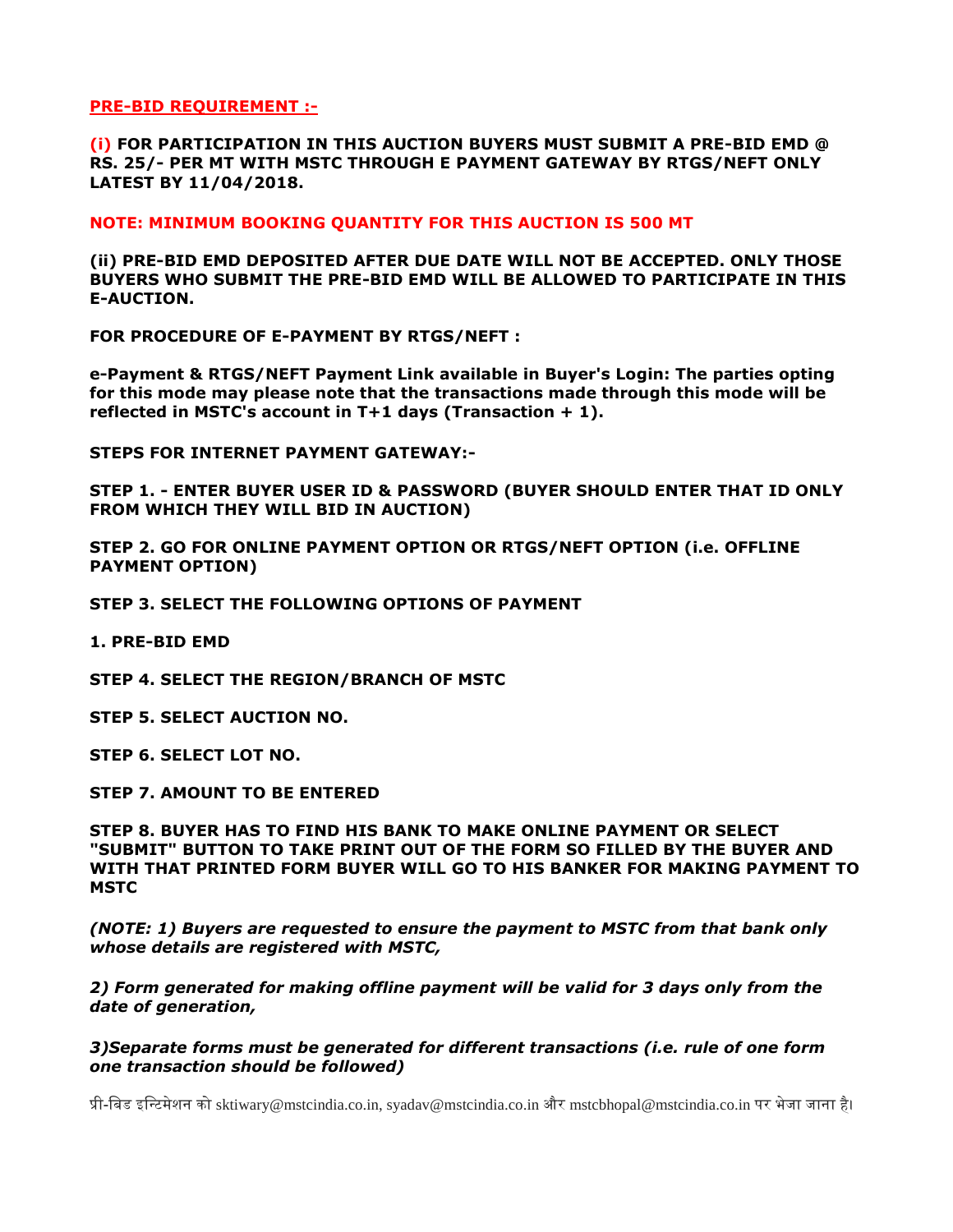# **SPECIAL TERMS & CONDITIONS**

**THE e-Auction SALE IS GOVERNED BY THE GENERAL TERMS & CONDITIONS (GTC), BUYER SPECIFIC TERMS & CONDITIONS (BSTC) AND SPECIAL TERMS & CONDITIONS (STC) OF THE e-Auction. IN CASE OF ANY CONFLICT OR DIFFERENCES AMONG ANY PROVISIONS OF GTC, BSTC & STC, THE PROVISIONS OF STC WILL PREVAIL OVER OTHERS IN THE PARTICULAR e-Auction.**

CLICK FOR GTCCLICK FOR BSTC

**IMPORTANT: ALL BIDDERS WHO ARE HAVING MORE THAN ONE UNIT MAY REGISTER AND BID AS A GROUP. IF SUCCESSFUL, SUCH BIDDERS SHALL HAVE TO FURNISH THE BREAKUP OF THE QUANTITY FOR EACH UNIT AT THE TIME OF PAYMENT.**

**I. PRE-BID EMD PAYMENT: Interested bidders have to deposit Pre-Bid EMD@Rs. 25/ per MT on or before 11/04/2018 for the desired quantity.**

**II. ELIGIBILITY CRITERIA: Indian national/ company registered under the provisions of the Companies Act, 1956/2013 / a proprietorship firm/partnership firm/Limited Liability Partnership/ society & having grinding unit in Jhabua district of Madhya Pradesh are eligible to participate. They are required to submit documents pertaining to eligibility criteria i. e. Registration certificate for Small Scale Industry/ ancilliary Unit issued by Director Of Industries/ DIC, Distt Jhabua and self declaration by the bidder that the unit is a small grinding unit situated in Dist. Jhabua, to the MSTC on or before 11/04/2018.**

**Beneficiation plants and purchasers from outside district Jhabua (M.P.) shall not be eligible for participating in this e-auction. Parties, who have been allocated mineral through earlier e-auctions shall not be allowed to lift mineral, if allocated through this e-auction, until balance quantity of earlier e-auction is lifted by bidder.**

| e-Auction Details                |                                                                                                                                                                                      |  |  |
|----------------------------------|--------------------------------------------------------------------------------------------------------------------------------------------------------------------------------------|--|--|
| e-auction Date 13/04/2018        |                                                                                                                                                                                      |  |  |
| e-auction<br><b>Time</b>         | 11:00 A.M. to 13:00 HRS.                                                                                                                                                             |  |  |
| <b>Period</b>                    | 12 (Twelve Months)                                                                                                                                                                   |  |  |
| e-auction<br><b>Quantity</b>     | 6,000 Metric tonne quantity                                                                                                                                                          |  |  |
| <b>Starting Price</b>            | Rs.665 per Metric Tonne (for Local Grinding Units)                                                                                                                                   |  |  |
| <b>Pre-Bid EMD</b>               | <b>Rs.25/- Per MT (on or before DTD. 11/04/2018)</b>                                                                                                                                 |  |  |
| <b>Price</b><br><b>Increment</b> | Rs.5/- Per MT                                                                                                                                                                        |  |  |
| Qty.<br><b>Increment</b>         | 50 MT or multiple of 50 MT                                                                                                                                                           |  |  |
| Payment<br>Schedule              | The period of 12 months shall be divided into four quarterly supply periods, in which<br>payment shall be made and lifting of mineral shall be done by the buyer as given<br>below:- |  |  |

**III. Other bidding related details are mentioned in the table below:**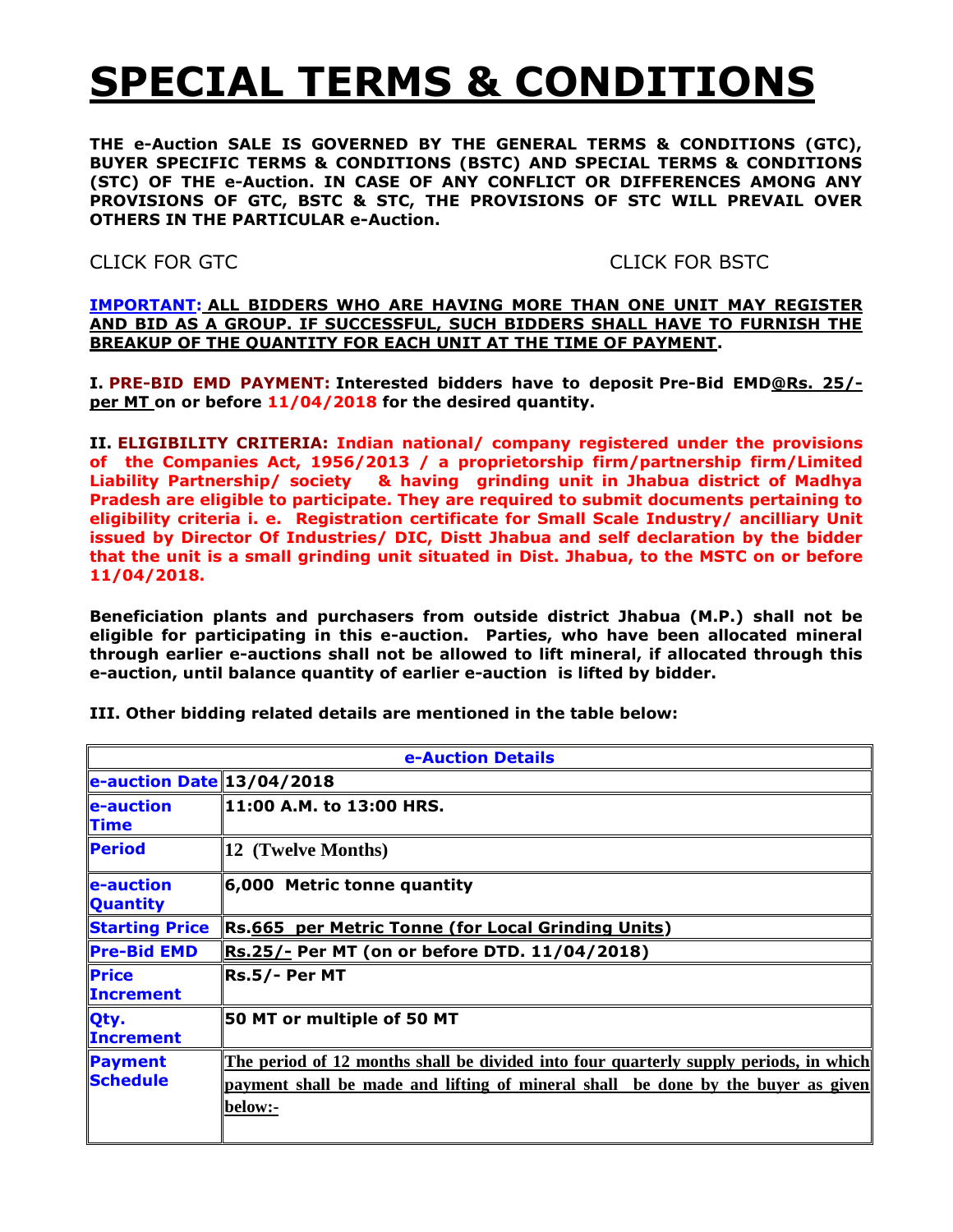| Quarter ending 30 June 2018 - 30% of allocated quantity.                                 |
|------------------------------------------------------------------------------------------|
| Quarter ending 30 Sept 2018 - 10% of allocated quantity.                                 |
| Ouarter ending 31 Dec 2018 - 30% of allocated quantity.                                  |
| Quarter ending 31 March 2019 - 30% of allocated quantity.                                |
| The purchaser shall lift the quantity allocated for the quarter, within the designated   |
| quarter itself depositing advance payment against the purchase. Delivery Order shall     |
| only be released on receipt of advance payment against full or part purchase of mineral. |

**IV. All the bid offers received in the e-Auction will be valid till the issuance of Sale Intimation Letter by MSTC and sanction order by MPSMCL or 30 days, whichever is later.**

#### **THE TERMS & CONDITIONS INCLUDING THE LIST OF MATERIAL APPEARING ON THE DATE OF E-AUCTION IS FINAL AND BINDING ON THE PARTICIPANT BIDDERS. THE SAME MAY PLEASE BE DOWNLOADED FOR ANY FURTHER REFERENCE.**

**1. The M.P.STATE MINING CORPORATION LTD. BHOPAL (Contact Person : Shri S. K. Dwivedi, G. M. Mines +91 9755061328 and 07390-284403, 284453 ( FAX). MPSMCL, the Owner/Seller, will be hereinafter referred to as PRINCIPAL.**

**and MSTC Ltd., the Selling Agent of the PRINCIPAL, having its office at Bhopal will be hereinafter referred to as MSTC (Contact Person : Shri S.K.TIWARY, MANAGER, PH.0755- 2570664, 2552241, FAX.4075720). Wherever the word buyer is indicated, it will be referred to as successful bidder.**

**2. The General Terms & Conditions (GTC) displayed on the e-Auction Website of MSTC shall be construed to be an integral part of the offer and the Bidder may like to download the same for their record. However, in case of any conflict between the STC and GTC, the STC shall prevail.**

**3. PRE –BID EMD at a rate of Rs. 25/- PMT will have to be deposited with MSTC Ltd. on or before 11/04/2018 for quantity for which interested bidders want to participate in the e-auction. Bidder shall be permitted to bid only for a quantity for which pre bid EMD has been deposited.** 

**DocOfficer**

**(4) Notification:**

## **4.1. The e-Auction will be for dispatches through road only.**

**4.2** LOADING CHARGES: - Loading and Transportation to be arranged by successful bidders and entire expenses in this regard are to be borne by them.

4.3 MOISTURE REBATE: - Rebate allowed on moisture exceeding 3% by weight, determined at the time of dispatch of minerals.

**4.4** Bidders/Buyers will be permitted to visit the Rock phosphate Mines, Meghnagar except on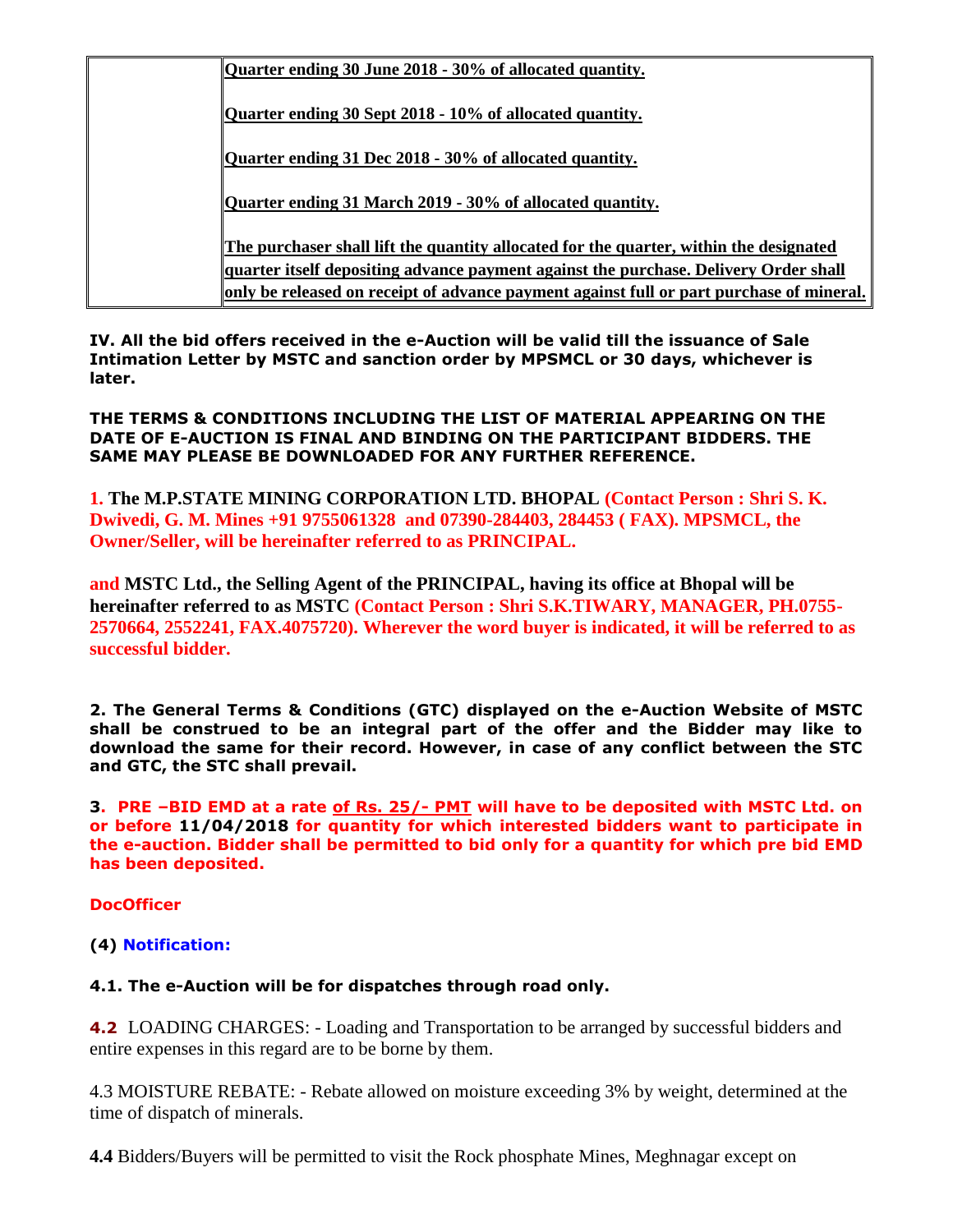holidays, during the working hours of all working days between 8:00 AM to 3:00 PM. However Stock Material shall be available for pre-bid inspection from date of e- auction notice till the day preceding the auction date. Recovery of 12-14 % P2O5 mineral is being carried out at the mine and mineral shall be provided as produced at the mine.

## **(5) Bidding Process:**

**5.1 The registered Bidders shall be required to record their acceptance after login, of the Terms & Conditions of the e-Auction before participation in the actual Bidding Process.**

**5.2 Prospective Bidders are entitled to bid for the quantity to the extent of amount of Pre-Bid EMD available in the bidder's account with M/s. MSTC Limited at the time of bidding.**

**5.3 The Bidders while bidding shall quote their "Bid Price" at par or above the Starting price per MT of Rockphosphate in Indian Rupee as base price on Ex-Meghnagar Mines basis, Exclusive of Royalty, RRDT, NMET, DMF, CESS, GST and interest, etc, if applicable.**

**5.4 GST and other taxes shall be charged extra as applicable.**

**5.5 The date, time and period of e-Auction as notified in advance including closing time on portal of M/s. MSTC Limited shall be adhered to except in the event of force majeure. However, the closing time of e-Auction will be automatically extended up to last Bid time, plus 10 minutes, so that opportunity is given to other Bidders for making an improved Bid.**

**5.6 The Starting price of this e-Auction shall be Rs. 665 /- per MT. Bidders shall be free to bid at and above the start price. Further the bidder shall offer successive bids (per MT) in the increment in multiple of Rs.5/- (Rupees five only) during the normal e-Auction period and the extended period.**

**5.7 The bidder shall bid for minimum quantity of 500 MT. Further the bidder shall offer successive bids in the increment of 50 MT. The figure mentioned against the link "MPQ LEFT" available on the buyers screen is an indicator of the quantity for which a bidder can bid. The figure mentioned against "MPQ LEFT" on buyer's screen shall be for the entire e-Auction.** 

**5.8 While maintaining the secrecy of Bidder's identity, the web site shall register and display on screen the highest bid prices of various different allocated quantities at that point of time. The system will not allow a bidder to bid in excess of his entitled quantity as per his EMD. However, once the bidder is out-bided by another, the particular bidder shall become eligible for making an improved bid offer. For example, Bidder 'A' who has deposited pre-bid EMD for 2000 MT of Rock Phosphate submits the following bids:**

- **1000 MT @ Rs.6000/-.**
- **600 MT @ Rs.6020/-.**
- **400 MT @ Rs.6010/-.**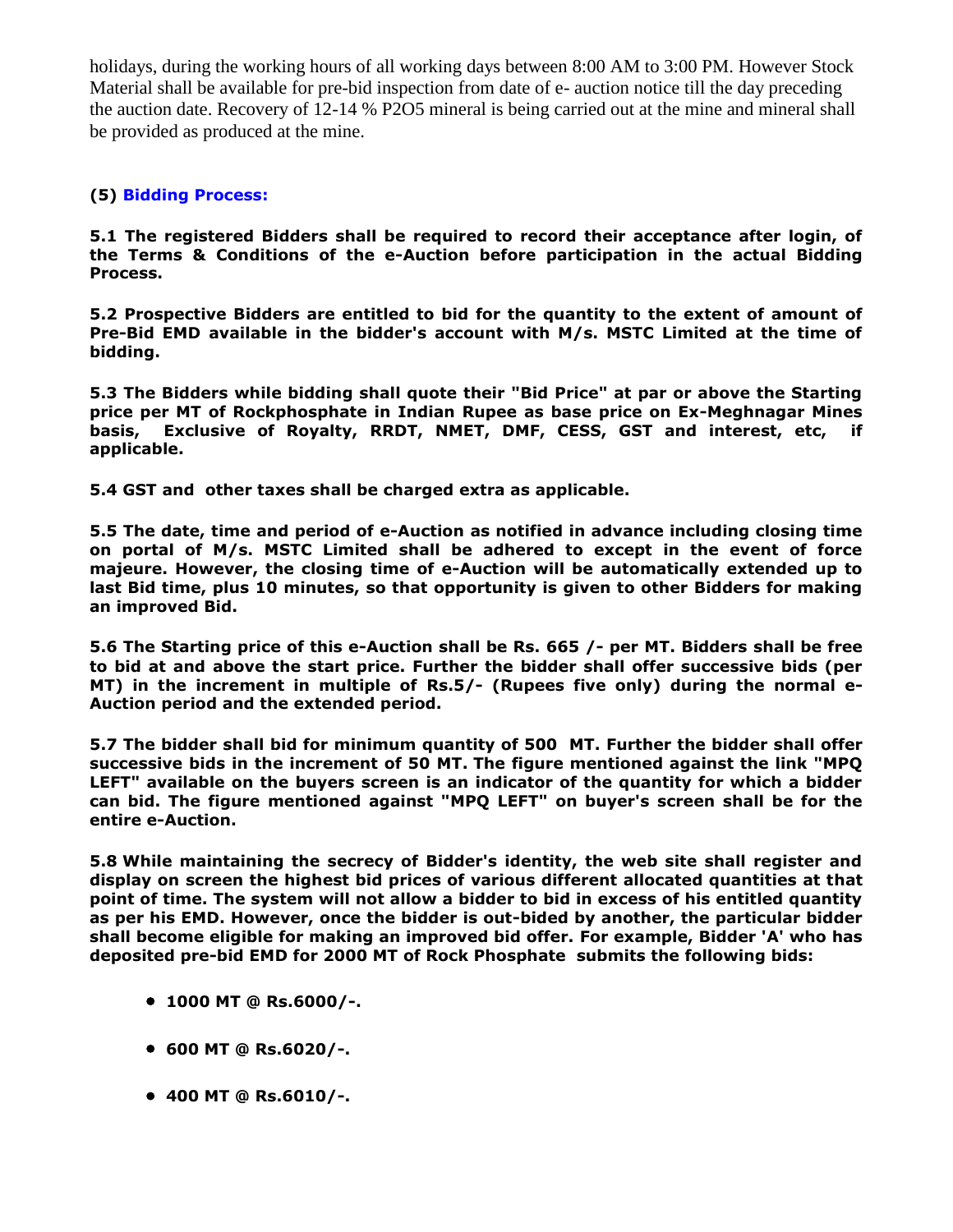**After submission of these bids, Bidder 'A' will not be able to further improve these bids, either in terms of Price or Quantity. As the bidding progresses, Bidder A will be able to bid further only for that quantity that gets cut from his quota of allotted quantity.**

**5.9 Following criteria would be adopted for each lot in deciding the successful bidders:**

**(a) Precedence will be accorded to the highest bid price in the descending order (HI, H2, H3 and so on) as long as the offered quantity is available for allocation.**

**(b) If two or more buyers bid the same highest price, precedence for allotment will be accorded to the buyer who has placed the bid for the higher quantity.**

**(c) In case, two or more buyers bid the same price and the same quantity, precedence will be given to the buyer who has offered its bid first with reference to time.**

**5.10 THE ONLINE AUCTION WILL BE DONE AS PER THE FOLLOWING METHODOLOGY:**

**(a) The bidders have to bid for per MT price and the Quantity (in accordance with Clause 5.6 and 5.7) they want to book at that price with a maximum limit of quantity for which bidders had provided Pre-Bid EMD.**

**(b) Methodology for the single stage online bidding is mentioned here under. Assume that the total quantity available is 900 MT and customers bid for certain quantity at a certain price as illustrated in the following table:**

|               | <b>Bid</b>  | <b>Bid Quantity</b> | <b>Bid Price</b> | <b>Allocated Quantity</b> |
|---------------|-------------|---------------------|------------------|---------------------------|
| <b>Bidder</b> | <b>Time</b> | (MT)                | (Rs/MT)          | (MT)                      |
| B             | 9.40        | 100                 | 8650             | 100                       |
| F             | 9:39        | 350                 | 8600             | 350                       |
| D             | 9:36        | 300                 | 8600             | 300                       |
| A             | 9:32        | 100                 | 8600             | 100                       |
| E             | 9:34        | 100                 | 8600             | 50                        |
| C             | 9:30        | 300                 | 8550             | 0                         |

1. **Bidder B is the highest bidder @ Rs.8650/- per MT; hence the system allocates his bidden quantity i.e. 100 MT.**

2. **There are 4 bidders @ Rs.8600/- per MT, since bidder F's bid was for 350 MT (highest quantity at Rs.8600/- per MT), the system allocates his bid quantity in full.**

3. **Bidder D's bid was for 300 MT & since the quantity was still available at Rs.8600/ per MT the software allocates bidder D 300 MT.**

4. **Since bidder A placed his bid earlier than bidder E i.e. 9:32 Hrs hence the software gives first preference to bidder A & allocates him available quantity first.**

5. **After this allocation, since only 50 MT are available, the same is allocated to bidder E.**

6. **Since all the quantity is exhausted at higher bid price than Rs.8550/- per MT, therefore no quantity is allocated to bidder C. If Bidder C wants to win any quantity then they have to place bid in terms of higher price or greater quantity.**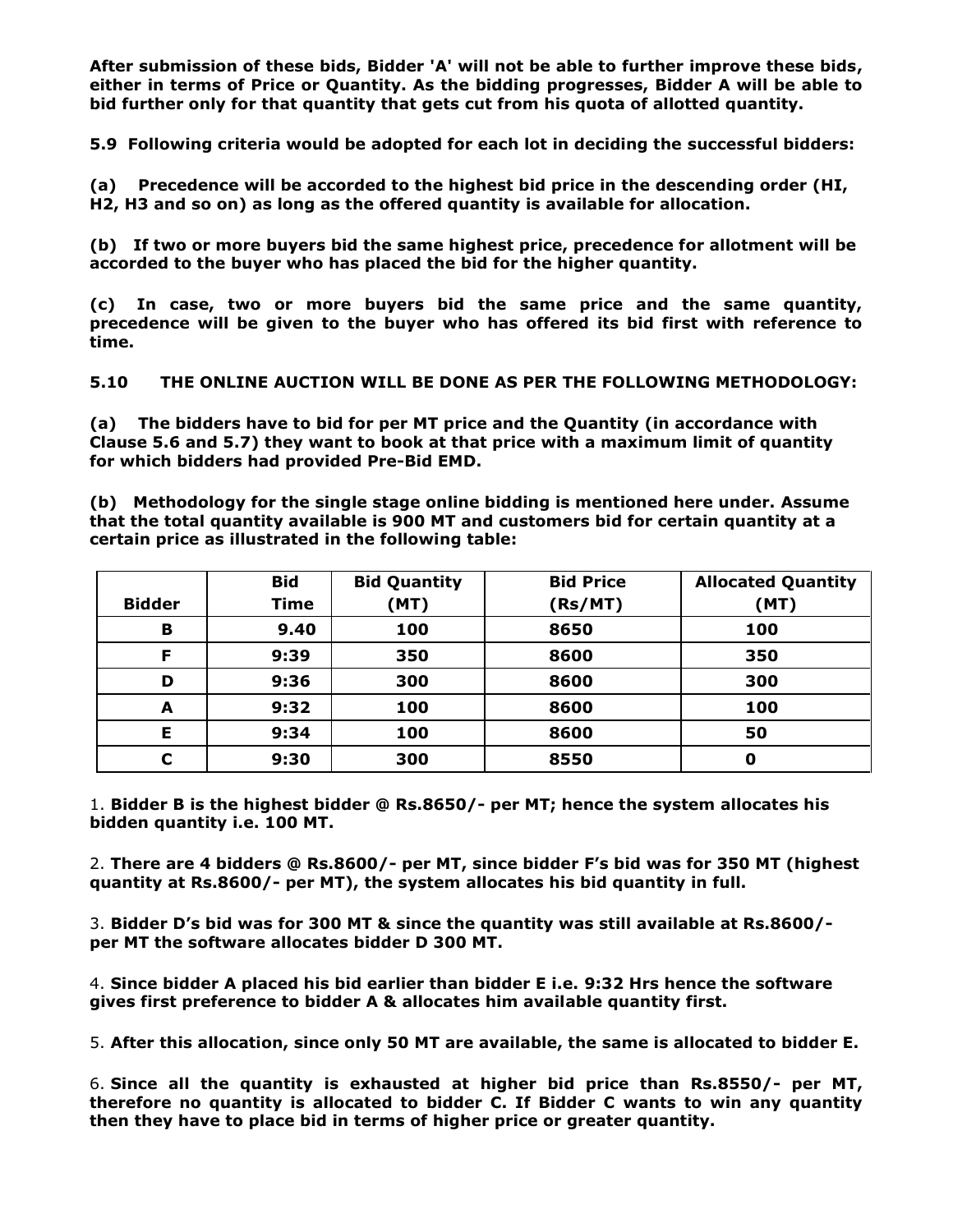**Note: All the allocations will be provisionally under STA (Subject to Approval). The Principal will give approval/rejection based on the rate at which they intend to sell. The pre-bid EMD shall be retained with MSTC till the decision is given by the Principal.**

## **(6) Post e-Auction Process:**

**6.1 Each successful bidder will be intimated through e-mail within 12 hours of closing time of e-auction by MSTC Limited SUBJECT TO APPROVAL OF THE BID BY MPSMCL, however, it will be the responsibility of the bidder to personally see and download the result displayed on website of M/s MSTC Ltd. (www.mstcecommerce.com) after close of e-Auction.**

**6.2 The successful bidders (hereinafter called Buyer) will be required to deposit Rock phosphate value with MPSMCL strictly as per Clause 7 of the terms of payment after the intimation by MPSMCL of its approval of the bid.**

**6.3 If the successful bidder (Buyer)is a group company, it shall furnish the detailed quantity breakup for individual units at the time of payment and accordingly MPSMCL shall issue Delivery Order for that unit/destination.**

**6.4 If the successful bidder (Buyer) is a trader, he should furnish the details of the manufacturing unit/destination at the time of payment and MPSMCL shall issue Delivery Order for that unit/destination only.**

**6.5 Equivalent amount of EMD of successful bidder corresponding to successful bid quantity, shall be blocked and will be transferred to MPSMCL by MSTC Limited alongwith the bid sheet. This shall become Performance Deposit for the Bid.**

**(7) Terms of Payment:**

**7.1. Buyer shall be eligible to take delivery from Meghnagar Mine Dist Jhabua and to ensure the same, they are advised to make payment arrangement as under:-**

**a. Whole of the allotted quantity of mineral shall be lifted by buyer (upon release of Delivery Order by MPSMCL) within 12 months of issue of sanction order regarding allotment of quantity by MPSMCL. This period of twelve months shall be supply period for this e-auction.**

**Quarter ending 30 June 2018 - 30% of allocated quantity.**

**Quarter ending 30 Sept 2018 - 10% of allocated quantity.**

**Quarter ending 31 Dec 2018 - 30% of allocated quantity.**

**Quarter ending 31 March 2019 - 30% of allocated quantity.**

**The purchaser shall lift the quantity allocated for the quarter, within the designated quarter itself depositing advance payment against the purchase. Delivery Order shall only be released on receipt of advance payment against full or part purchase of mineral.**

**Payment period: Payment period shall be period of Twelve months from the date of sanction order regarding acceptance of bid by MPSMCL within which payment against allocated quantity will have to be deposited.**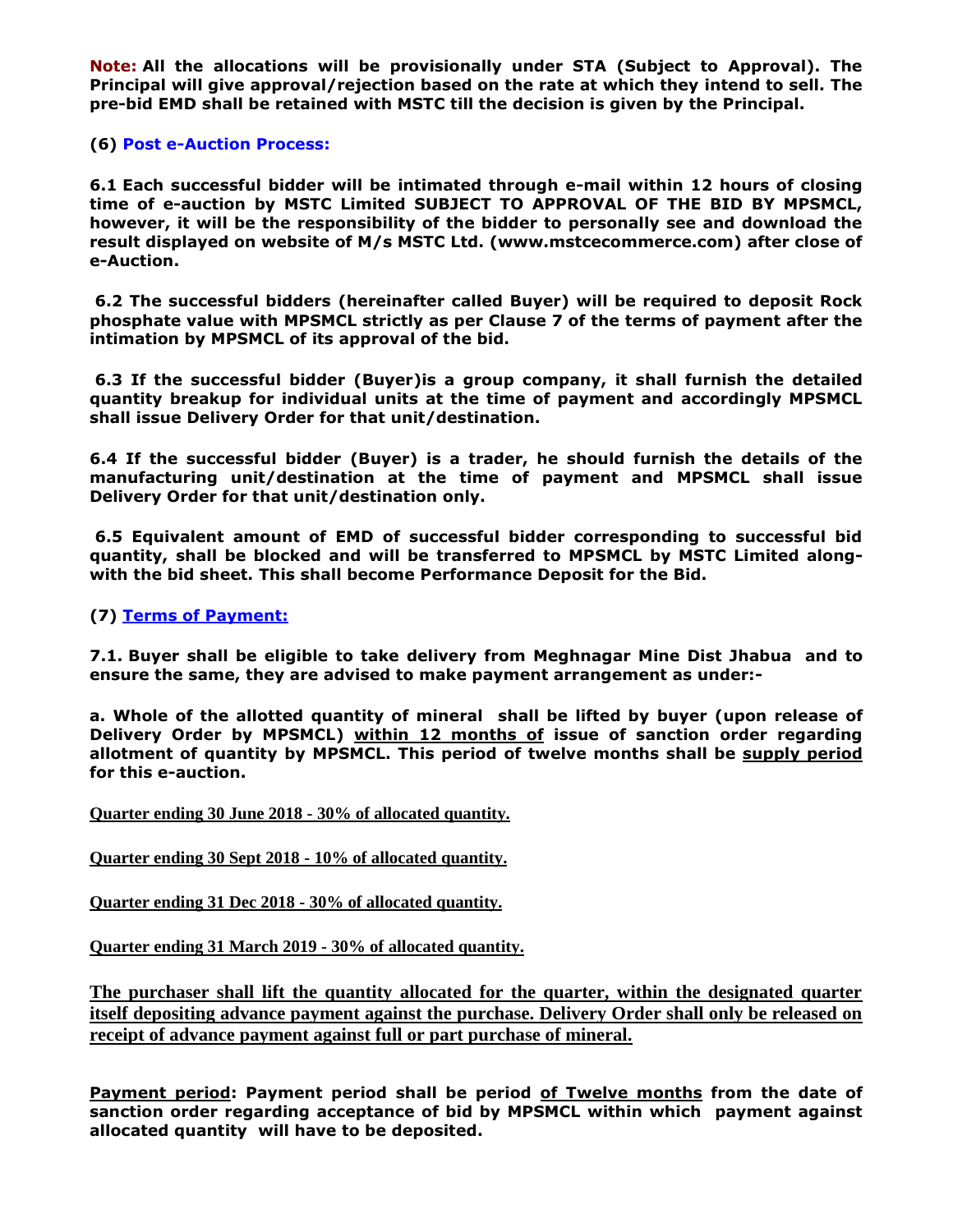**MPSMCL shall issue Delivery Order within three days of receipt of advance payment against full or part purchase of mineral.** 

**b. LATE PAYMENT PENALTY: If the payment is not made within the payment period as per clause (a) above , the payment will be accepted by MPSMCL up to a further period of THREE MONTHS from the last date of payment period, on payment of late payment penalty@1% per week or part there of on the balance material value but MPSMCL may refuse to do so by passing a speaking order.**

**c. Where payment towards material has been made but not lifted by the allottee within the supply period (refer 7.1(a)), Ground Rent @ 1% per week or part there of will be levied, beyond supply period or 30 days from the date of last D.O for the supply period , which ever is later. The maximum extension in supply period shall be for a period of 12 months from the end of supply period, provided a written request for extension is received by MPSMCL before the expiry of supply period . If no such request for extension is received, the sale order stands cancelled & performance deposit pertaining to the balance quantity will be forfeited on completion of SUPPLY PERIOD .**

**MD, MPSMCL reserves the right to further extend the above twelve months period as mentioned in clause (b) & (C) . Decision of MD, MPSMCL shall be final in this regard and binding on the buyer.**

**7.2 The Performance deposit of Rs.25/- Per MT (as converted from the Pre-Bid EMD amount) shall not be treated as an adjustment towards the Rockphosphate value, but would stand converted into a 'Performance Deposit' for performance of the buyers towards completion of the said transaction.**

**7.3 Refund of Performance Deposit: The Performance deposit would be refunded to the buyer, only after completion of lifting of Rockphosphate, after deducting for any loss or damages caused to MPSMCL's property, while lifting the Rockphosphate. However, in the event of default in performance by the bidder, the provision of forfeiture of the 'Performance Deposit' as stipulated in Clause 10, would be applicable and invoked by MPSMCL.**

**7.4 The Rockphosphate value as in Clause 7.1 above shall be deposited by way of demand draft /pay order drawn in favour of M/s. MP State Mining Corporation Limited, payable at Meghnagar, Dist. Jhabua (M. P.). Delivery Orders shall be issued for the quantity for which the payment is received/ credited to MPSMCL's account. The buyers shall also have the option of making e-Payment through NEFT/RTGS.**

**The bank details of M/s MP State Mining Corporation Limited , Meghnagar are:-**.

**" THE MADHYA PRADESH STATE MINING CORPORATION LIMITED" payable at Meghnagar S.B.I. current account No. 11509529093 , IFS Code : SBIN0004581, Station Road Tehsil- Thandla, Dist. Jhabua**

**(8) Procedure of Rockphosphate Delivery**

**8.1 MPSMCL shall issue separate Delivery Orders to the buyers in terms of Clause (7) after realization of each installment of payment. The Buyer has to submit the option through a letter in writing mentioning the destination and the Delivery Order issued by MPSMCL would indicate the same accordingly along with the destination.**

**8.2 The period to complete the lifting of the entire bid quantity shall be Three Months from date of work order or extended period, if any. Although buyer shall have to adhere**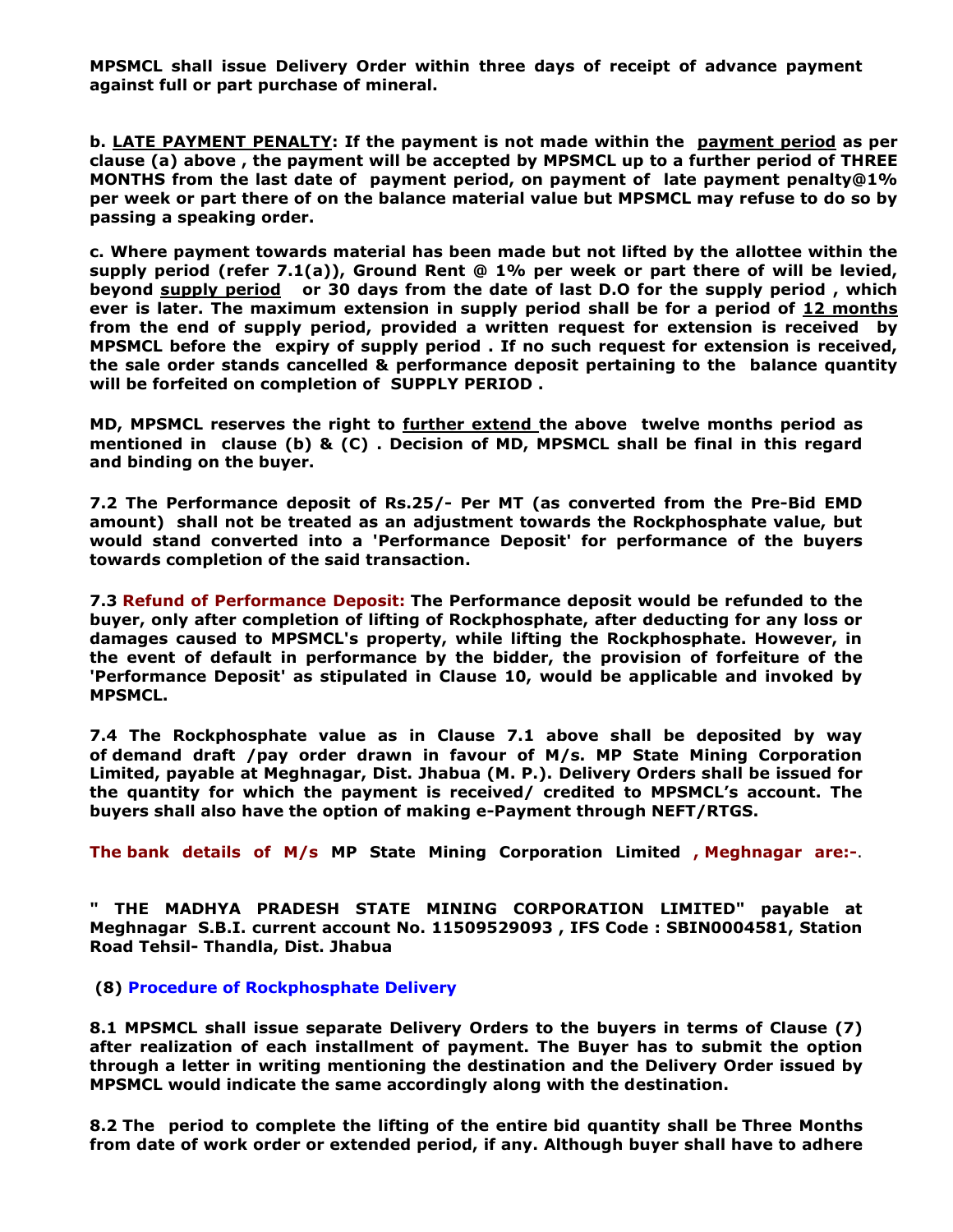**to lifting schedule as per clause 7.1(a). Rockphosphate sold, but not lifted within the supply period(as extended from time to time) will become the property of MPSMCL.**

**8.3 It is the responsibility of the Bidder/Buyer to take delivery of the Rockphosphate from the mines, strictly adhering to the safety precautions and the provisions of Environment Protection Act. The loading of the Rockphosphate shall be into the trucks arranged by the buyer themselves. Transportation of Rockphosphate to the buyer's premises shall be the sole responsibility of the buyer only at their own cost and they shall fully ensure the safety rules as well as prevent any spillage causing pollution issues.**

**8.4 The Quality of the Rockphosphate will be determined as per the analysis carried out at MPSMCL Laboratory / Laboratory authorized by MPSMCL which is final and binding. The Quantity of the Rockphosphate for billing and all other purposes will be determined as per net weight recorded at Meghnagar Mine weigh-bridge.**

**(9) Refund of EMD for Unsuccessful bidders: In case of unsuccessful bidders, pre-Bid EMD shall be refunded by MSTC Limited after the e-Auction is over, on the bidder's request. The unsuccessful bidders need to mail their Bank account details for the same at mstcbhopal@mstcindia.co.in.**

**(10) Forfeiture of Performance deposit: The Performance deposit of the successful Bidders will be liable for forfeiture in the following cases:-**

**10.1 If the buyer does not deposit value of Mineral (or part thereof) allocated for lifting within the supply period as per clause 7.1(a)or within extended period of three month upon payment of late payment penalty as per clause 7.1(b) , Performance deposit @25 per metric tonne pertaining to the quantity against which payment has not been made, shall be forfeited.** 

**10.2 If the Buyer denies taking the material in writing after issuance of Delivery Order or fails to lift the quantity(or part thereof) allocated for lifting within the supply period of three months as per clause 7.1(a) (or extended period against payment of ground rent as per clause 7.1(c) ) despite making payment against the same, Performance deposit @ Rs. 25/- per MT pertaining to the unlifted quantity shall be forfeited.**

**10.3 On non fulfillment /violation of terms & conditions of this e-auction document** 

**(11) Refund of Rockphosphate value: Value of un-lifted mineral (against which payment received) at the end of the supply period of three months as per clause 7.1(a) (or at the end of extended period against payment of ground rent as per clause 7.1(c)), shall be refunded to the buyer, deducting any amount due from him.** 

### **(12) ROYALTY, TAXES AND DUTIES:**

**12.1 The Bidders should offer bids exclusive of Royalty, RRDT, NMET, DMF, Loading Charges, GST and interest, etc, if applicable. Royalty, RRDT, NMET,DMF, GST or any other taxes and Tax Collection at source as per the prevailing rules applicable at the time of delivery of material covered under e-Auction & shall be borne by Buyer.**

**12.2 Any revision in duties, taxes, levies etc. by the Govt. shall be passed on to the buyers.**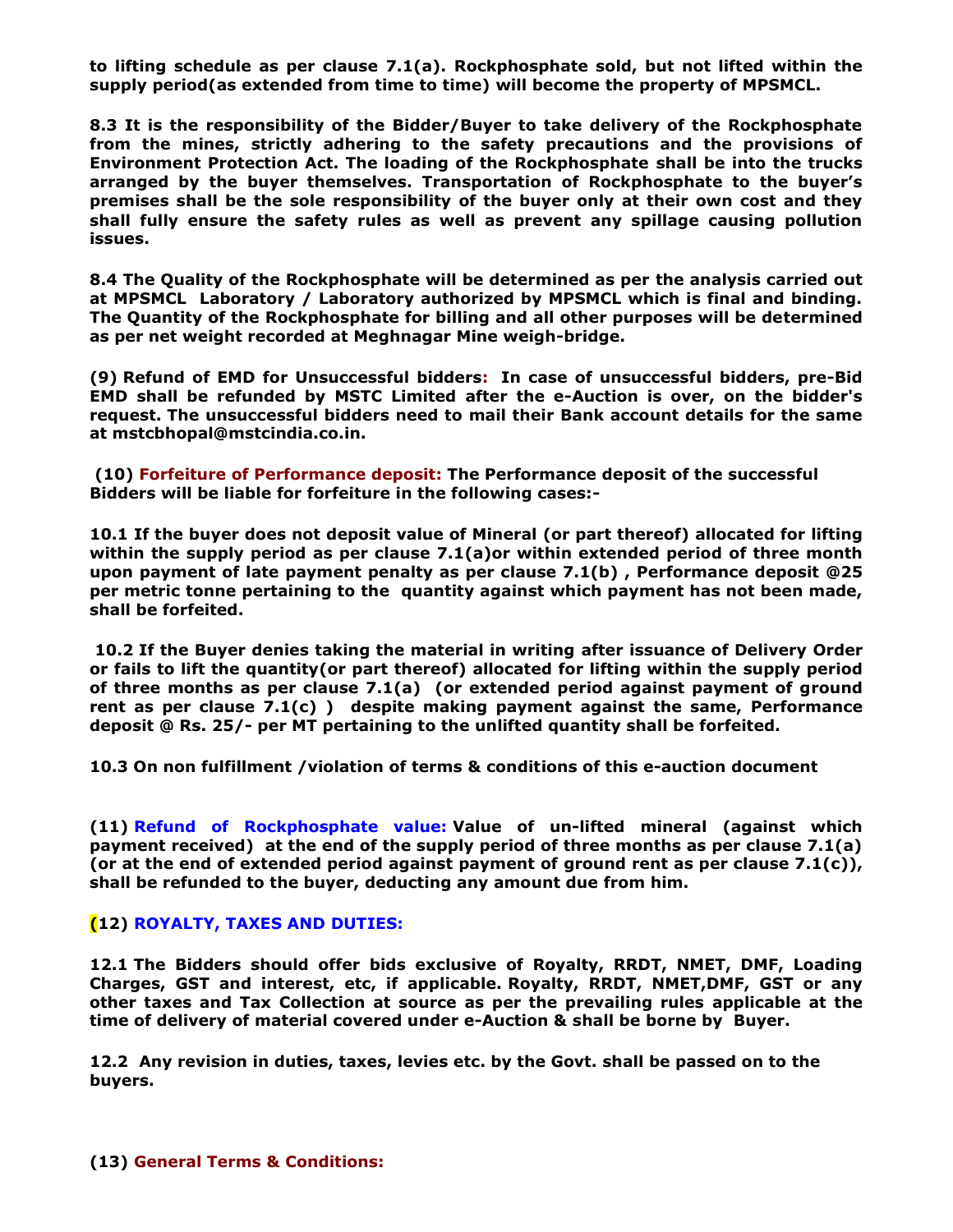**13.1 . The Rockphosphate procured under e-Auction is for use within the country and not for Export.**

**13.2 All terms and conditions of Scheme are subject to force majeure conditions as applicable.**

**FORCE MAJEURE: Neither party will be liable for any claim on account of any loss, damage or compensation, whatsoever, arising out of any failure to carry out the terms of this contract, where such failure is caused due to war, rebellion, mutiny, civil commotion, fire, riots, earthquake, drought, flood crop failure, or Act of God or due to any restraint or regulation of the State or Central Government or a local authority/authorities, provided a notice of such occurrence is given to the other party in writing within 10 days from the date of occurrence of the force majeure clause. On cessation of the force majeure condition continued and will also give documentary evidence thereof this effect.**

**It is reiterated that MPSMCL/MSTC will not be in any way responsible for failure to deliver the material due to cause beyond their control such as strike, lockout, cessation of work by labourers, shortened hours, act of GOD or other causes or other contingencies whatsoever. In case of such force majeure conditions, the period of delivery shall automatically get extended proportionately. The bidder/buyer shall not be entitled to cancel the contract on these grounds.**

**13.3 Bidders must always ensure to keep their email address valid and alive. All communications shall be made on registered e-mail address provided by bidders to MSTC Ltd. In any case Buyers cannot be absolved from fulfilling the responsibility of compliance of any of the terms and conditions herein including payment terms due to non-receipt of emails from MSTC Limited/MPSMCL.**

**13.4 Bidders must be extremely careful to avoid any error in bidding (whether typographical or otherwise) and they are fully responsible to check and rectify their bid before submitting their Bid into the live-Auction floor by clicking the "Bid" button.**

**13.5 There is no provision for bidding in decimals. The Bidder shall be solely responsible for all consequences arising out of the bid submitted by them (including any wrongful bidding by them) and no complaint/representation will be entertained by MSTC Limited/ MPSMCL in this regard.**

**13.6 The decision of the Competent Authority of MPSMCL in matters related to this e-Auction shall be final and binding on the bidders/Buyers.**

**13.7 The bidder/buyer shall have to satisfy themselves regarding the quality of Rockphosphate and make their offer accordingly. No plea of misunderstanding or ignorance of conditions put forth subsequent to any confirmation of sale shall be accepted. The principle of "CAVEAT EMPTOR" (let the buyer be aware) will apply.**

**13.8 The dispatches are on Ex-Mines basis. Claims on Quality or Quantity beyond dispatch point shall not be entertained.**

**13.9 MPSMCL / MSTC Limited reserves the right to cancel the sale of Rockphosphate under this e-Auction from any location in part or whole at any stage at its sole discretion without assigning any reason thereof and no party shall have any right whatsoever to raise any claim in that regard on that count.**

**Registration as a bidder for e-Auction of Rockphosphate shall in no case imply registration as a permanent customer of MPSMCL for normal business process at any point of time**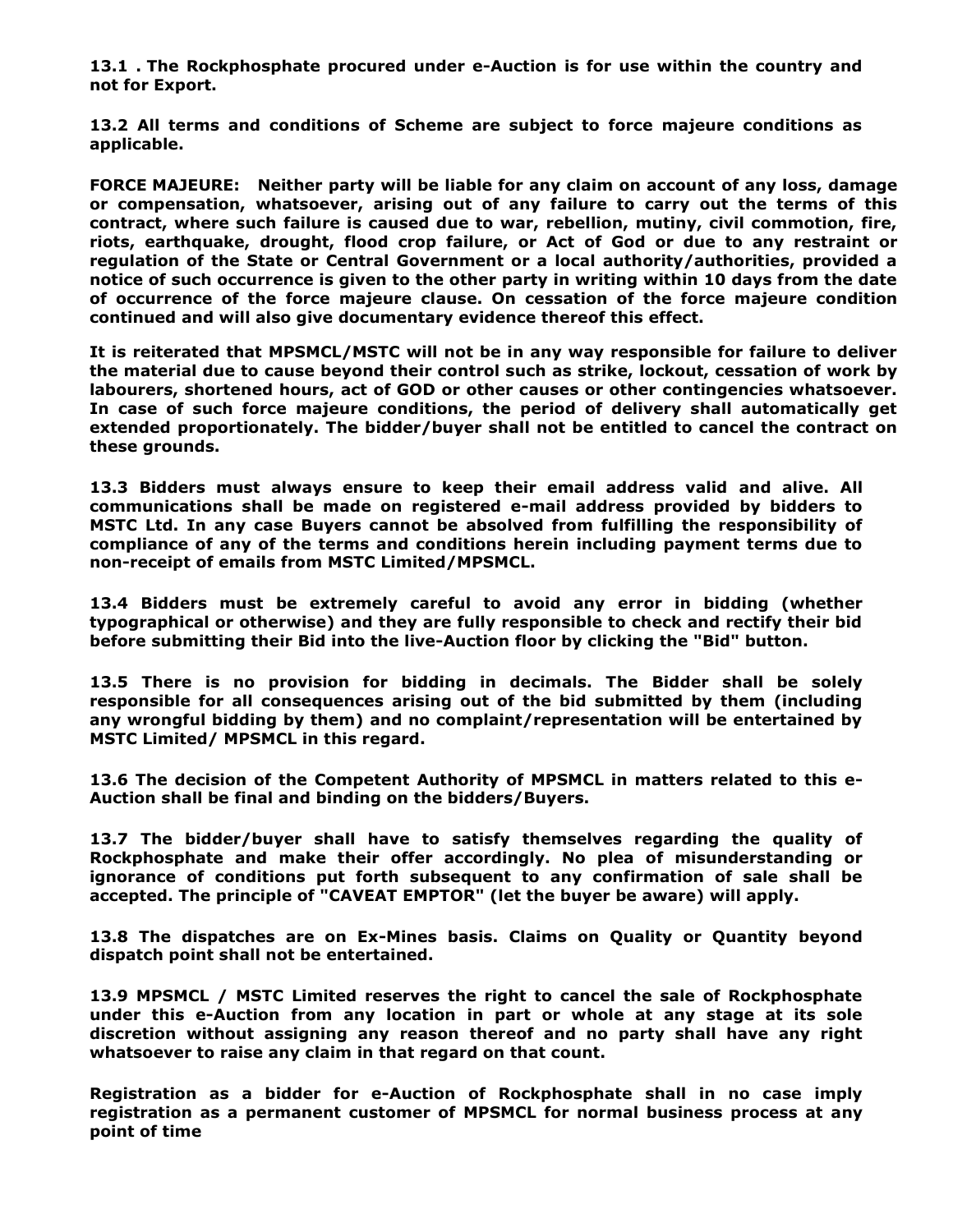**13.10 MPSMCL/MSTC LTD. reserves their rights to amend/modify/reject the auction deal in full/part and reserves the right to further modify/amend and revise the terms and conditions contained herein in full or in part at any point of time and no party shall have any right, whatsoever to raise any claim in that regard on that count.**

**13.11 Sale under each e-Auction shall be an individual, independent, unique and complete transaction.**

**13.12 CONDUCT DURING DELIVERY: Bidder/Buyer shall solely be responsible for movement and proper behavior of their deputies, agents, and laborers within MPSMC Limited's premises. If any damage caused to MPSMCL's property, the buyer is responsible to make good such damage to the satisfaction of MPSMCL, and the decision of MPSMC Limited, in this regard shall be final and binding.** 

**13.13 STATUTORY AND SAFETY CONDITIONS: Before commencement of delivery operations, the buyer shall take group insurance for the workers under his control, which will not only cover fatal accidents, but also injuries, which may or may not result in partial or permanent disablement. The copy of cover note for insurance shall be submitted in the MPSMCL office.**

**13.14 COMPLIANCE WITH LABOUR LAW AND SAFETY RULES: During the delivery period, the workers employed by the buyer within the mines premises will be governed by the Mines Act 1957, Labour Laws and Rules, Factory Act, Provision of EPF Act 1951 and MPSMCL's Security and Safety Rules as applicable.**

**13.15 ACCIDENTS ETC. TO BUYERS LABOURER: MPSMCL/MSTC will not be responsible at any point of time for any injuries caused to the workers engaged by the buyer due to accident within the Meghnagar Rockphosphate Project premises or at the place of work and the bidder/buyer will make transport facility to the accident victims to the hospital and give proper arrangement for medical attention and treatment to his labourers and their representative. The bidder/buyer will be solely responsible for any claim arising out of the employment, injuries to labourers in the course of employment under any statute. It is the responsibility of the bidder/buyer to provide necessary safety appliances like hand gloves, helmet, boots etc to the labourers who are engaged for handling of the goods.**

**13.16 During delivery, if any of the labourers are found not wearing the proper safety appliances; they will not be permitted to carry out the delivery works and will be sent out of Meghnagar Rockphosphate Project premises. MPSMCL reserves its right to stop the delivery work, if it is carried out in an unsafe manner.**

**13.17 Bidder/buyer shall arrange their own trucks/dumpers, and shall make their own arrangement for transportation of the material under supervision of authorized official of the MPSMCL.**

**13.18 The authorisation for the men and material has to be obtained from the Mines Manager or his authorised officer.**

**13.19 The buyer shall observe all statutory and safety measures. The suggestions given by the Mines Manager, Meghnagar Mines, MPSMCL shall be scrupulously followed. All the labourers engaged by the buyer must wear safety kits like helmet, shoes, safety belts, gloves, etc. without which the entry is prohibited. The buyer has to make his own arrangements for accommodation and canteen facilities for his workers.**

**13.20 BLACKLISTING: If it is found that the bidder/buyer is not following the terms and conditions of payment/delivery or other conditions of the auction and also indulging in any malpractices either himself or by his agents, deputies or observer, such**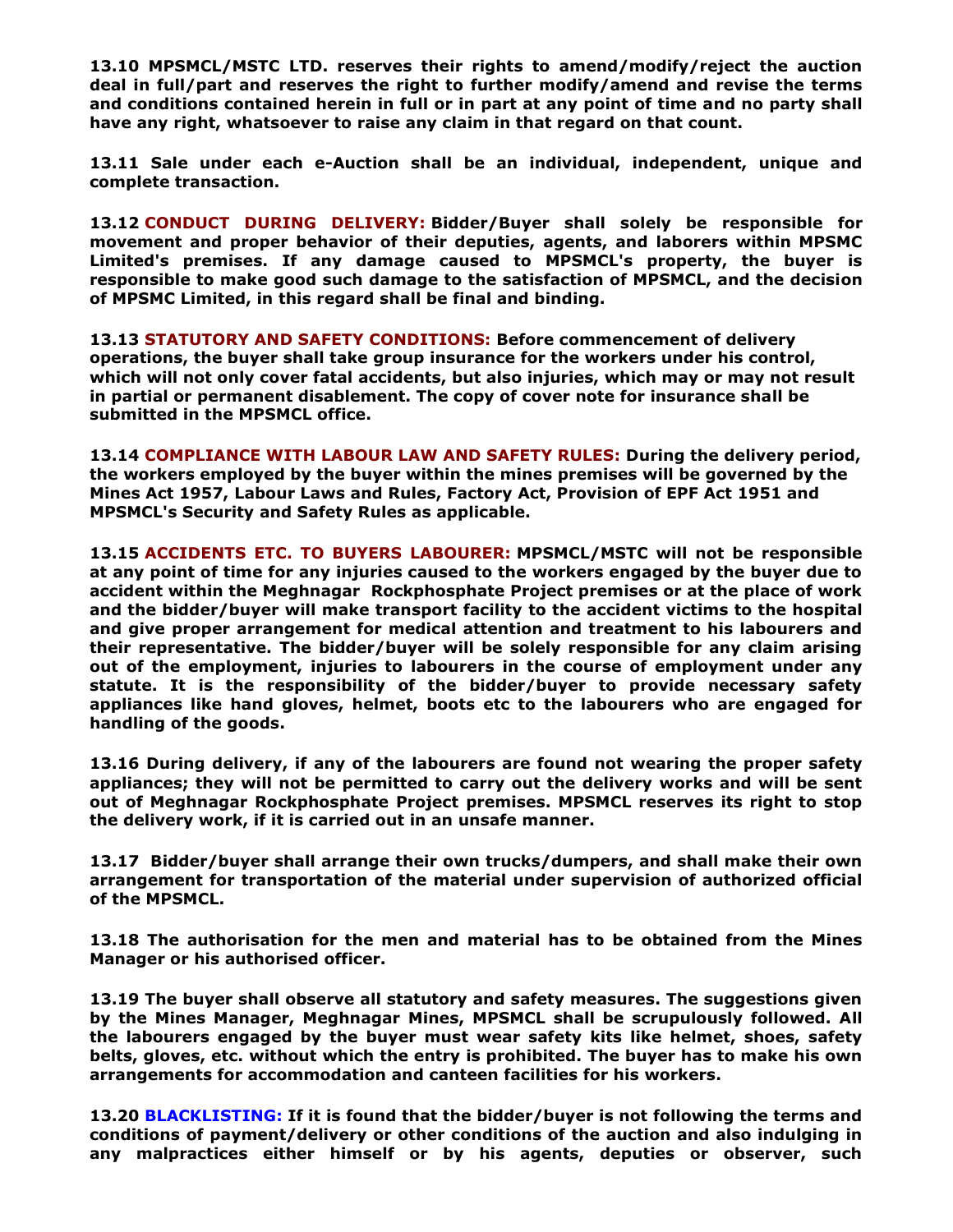**bidder/buyer are liable to be blacklisted and appropriate action will be taken as deem fit by MPSMCL/MSTC.**

**13.21 No interest will be paid to the bidder/buyer on the amount paid or deposited by him and on the amount refundable to him if any.**

**13.22 Rockphosphate would be sold from Meghnagar Mines on "As Is Where Is basis"The quantity of 6,000 MT is envisaged to be produced from mine during course of Twelve months through handling and sorting of sub-grade dumps lying at the mine and shall be supplied as produced. The Rockphosphate from the stock yard shall be loaded into the trucks/dumpers of the buyers themselves. Buyer will also submit their material lifting plan well in advance to the authorized person of MPSMCL at Meghnagar for procedural convenience.**

**13.23 Removal, loading and transportation of Rockphosphate will be allowed with the specific permission obtained from MPSMCL's officers authorised by Mines Manager, MPSMCL. The safety precautions and procedures shall be stringently followed by the buyer.**

**13.24 No Delivery of material will be given on holidays observed by MPSMCL. All deliveries will commence from 7:00A.M. and close at 7:00 P.M. MPSMCL may change the delivery time of material depending upon the site conditions. The bidder/buyer should intimate in writing in advance as to when vehicle will come for taking out the materials. The Lorries authorised by the officer-in-charge of Meghnagar alone will be permitted inside the Mines area for loading of the material. For the entry of vehicles in the Mines area, which is covered in the project area, the statutory obligations like valid driving license, road tax details, brake check up clearance, etc. shall be submitted to the officer authorized by the Mines Manager, MPSMCL and their permission is to be obtained. If the bidder/buyer comes without prior written intimation and permission as above, the MPSMCL has got the right to return the vehicle without loading and bidder/buyer cannot claim for any loss towards the same. The loaded trucks/dumpers shall be permitted to move out of the Mines area after Weighment and completion of formalities at Weighbridge, Meghnagar Mines MPSMCL. After loading Rockphosphate, if the gross weight is found more than the permitted weight, the vehicle will be sent back for unloading the excess quantity to Stock Yard. If it is less, the vehicle can go for reloading the balance quantity. The spillage of Rockphosphate from the Truck near the weigh bridge shall be cleared by the buyer then and there. The empty trucks shall also be fully cleared by the buyer before taking weight.**

**Note:- Apart from terms and conditions mentioned here, the buyer shall also be bound by the terms and conditions mentioned in the Release Order.**

**13.25 The material will be delivered only to the successful bidder/buyer or their authorized representatives. If the successful bidder/ buyer desires to authorize a representative or an agent for delivery, in such case the bidder/buyer shall produce suitable authorization letter authorizing his representative or agent to lift the materials from MPSMCL's premises.**

**13.26 Employees of MPSMCL /MSTC are not eligible to participate or to represent on any ones behalf in the e-Auction.**

**13.27 Picking the material at random is not allowed. Lifting should be done as a whole without choosing and picking. Only the specified area identified by the MPSMCL officials will be allowed for lifting.**

**13.28 The entire area for this delivery work is under the control of Security personnel. The buyers and their authorised person's movement are restricted strictly within the**